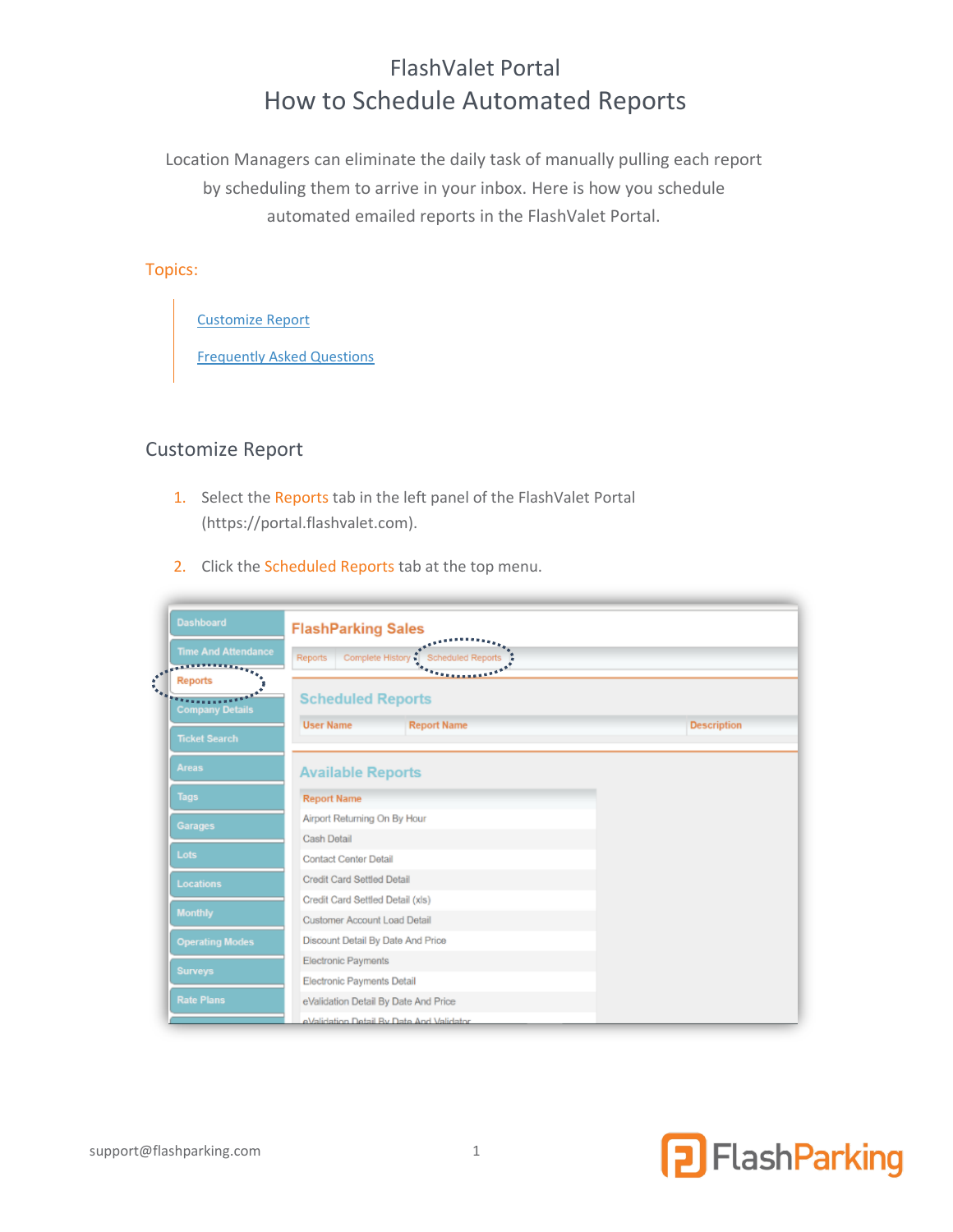3. Select a report to schedule.

**Available Reports Report Name** Airport Returning On By Hour Cash Detail Scroll down to see full Contact Center Detail Credit Card Settled Detail list of available reports.Credit Card Settled Detail (xls) Customer Account Load Detail Discount Detail By Date And Price Electronic Payments Electronic Payments Detail eValidation Detail By Date And Price eValidation Detail By Date And Validator eValidation Detail By Date And Validator (xls) Executive Summary Garage Status Garage Status (xls) Garage Status Duration (xls) Garage Status With Duration Hot Cars

4. Select the report parameters.

| <b>FlashParking Sales</b>                 |                                                                |  |
|-------------------------------------------|----------------------------------------------------------------|--|
| <b>Reports</b><br><b>Complete History</b> | <b>Scheduled Reports</b>                                       |  |
| <b>Location Summary Hotel</b>             |                                                                |  |
| Created:                                  | 12/11/2017 4:47 PM                                             |  |
| Locations<br><b>Parking Type</b>          | required field<br>Hotel with Ticketless V ▼<br>FlashValet<br>▼ |  |
| <b>Set Schedule</b>                       |                                                                |  |
| <b>Timezone</b>                           | <b>Central Standard Time</b>                                   |  |
| <b>Frequency</b>                          | O Daily                                                        |  |
|                                           | <b>Weekly</b>                                                  |  |
|                                           | <b>Monthly</b>                                                 |  |

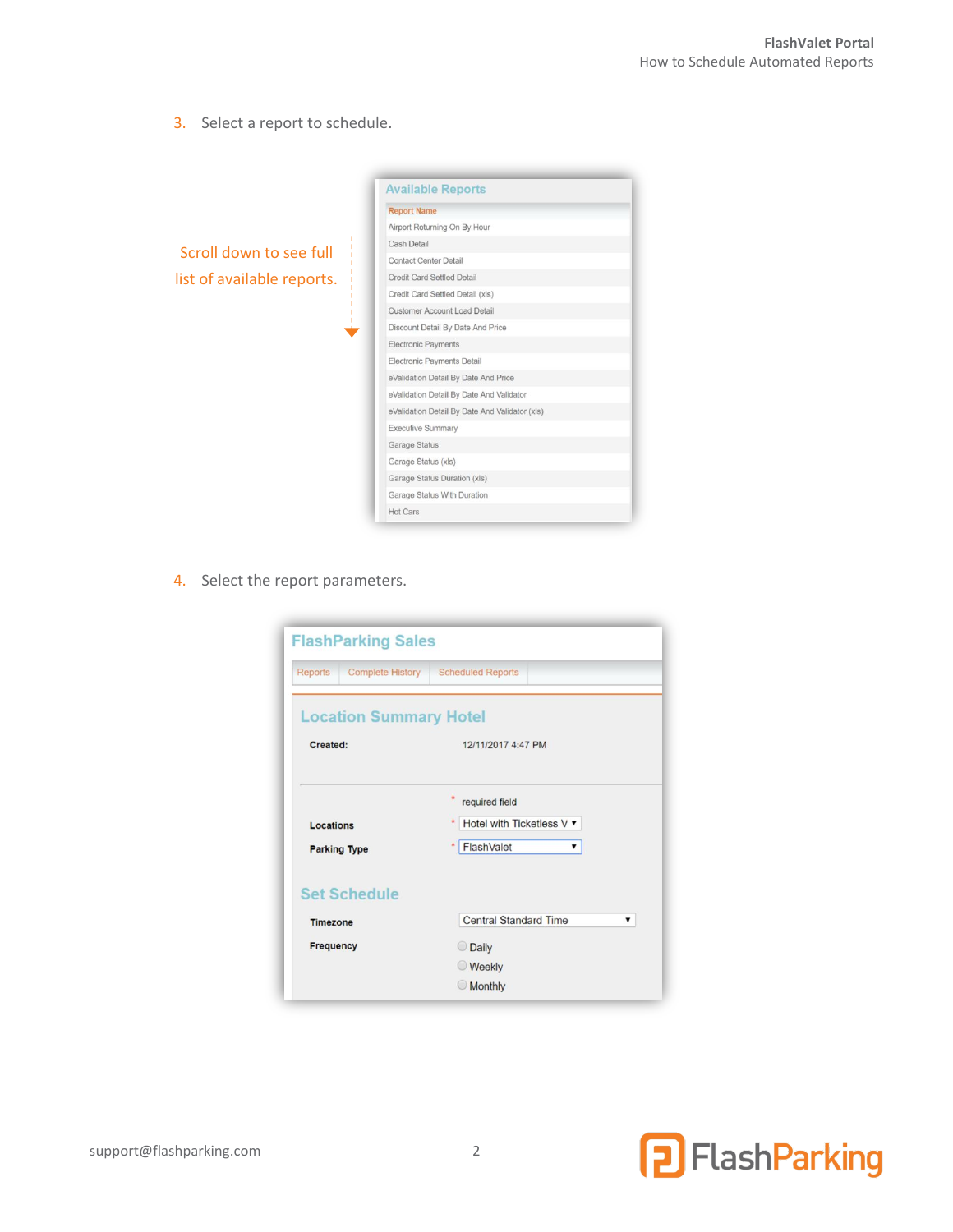5. Include any additional email addresses in the BCC Report box and select Save to schedule report.

| <b>BCC Report To</b><br>(comma separated list) |                                                                                                                                                                                           |
|------------------------------------------------|-------------------------------------------------------------------------------------------------------------------------------------------------------------------------------------------|
|                                                |                                                                                                                                                                                           |
|                                                |                                                                                                                                                                                           |
|                                                |                                                                                                                                                                                           |
| Same applies to Kiosks and Ticket Types.       | When selecting a Location, "All Locations" (when available) will run a combined report for all locations, whereas "Every Location" will generate an individual report for every location. |
|                                                | Timing of the report does not affect the data selected. Your options are:                                                                                                                 |
|                                                | 1. Daily: This will run every day at the nominated time, and will generate a report for "Yesterday". You do not need to time it to run near or on your operating window.                  |
|                                                | 2. Weekly: This will run every week on the selected day at the selected time, and will be for the 7 days up to and including Yesterday.                                                   |
|                                                | 3. Monthly: (when available) This will run on the chosen day of the month, and will be for the last month.                                                                                |
|                                                |                                                                                                                                                                                           |